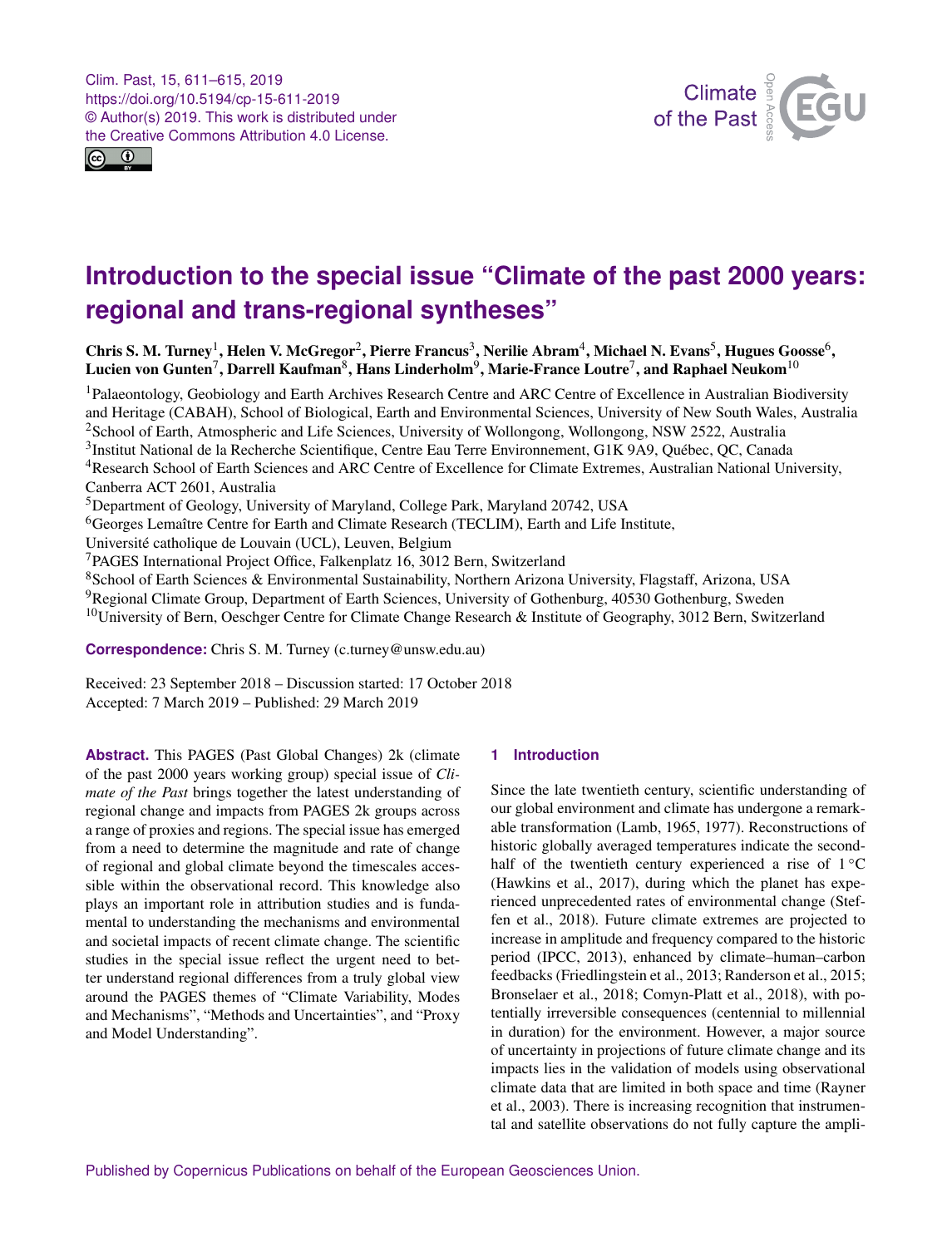tude of changes and range of extremes we are projected to experience in the next century and beyond (Masson-Delmotte et al., 2013).

This PAGES (Past Global Changes) 2k (climate of the past 2000 years working group) special issue of *Climate of the Past* brings together the latest understanding of regional change and impacts from PAGES 2k groups across a range of proxies and regions. The special issue has emerged from a need to determine the magnitude and rate of change of regional and global climate beyond the timescales accessible within the observational record. This knowledge also plays an important role in attribution studies and is fundamental to understanding the mechanisms and environmental and societal impacts of recent climate change (Turney et al., 2006; Caseldine and Turney, 2010; Huber and Knutti, 2012; Nelson et al., 2016). With these considerations, an increasing number of reconstructions have been developed from proxies that preserve sub-annual (e.g. ice cores, tree rings, and corals) to multi-decadal (e.g. sediments, pollen, boreholes) changes; so-called "natural archives" (Masson-Delmotte et al., 2013). The rapid expansion of sites has come with unintended consequences, most notably the need for shared protocols and databases to fully exploit these archives (PAGES2k Consortium, 2017).

The community-driven PAGES 2k Network was established in 2008 to provide global leadership in this endeavour. The first phase of the network (2008–2013) focussed on generating and analysing a global array of regional climate reconstructions (representing Australasia, the Arctic, the Antarctic, South America and Central America, North America, Europe, Asia, and the oceans) for the last two millennia. Notably, in 2013, the regional PAGES 2k reconstructions demonstrated clear regional expressions of temperature variability at the multi-decadal to century scales, with a long-term global cooling trend prior to the twentieth century (PAGES 2k Consortium, 2013). During the second phase (2014–2016), and with the support of the CMIP5/PMIP3 project (Taylor et al, 2012), the focus shifted towards the identification of processes and the behaviour of phenomena, integrating projects addressing climate changes across regional boundaries (Abram et al., 2014; Neukom et al., 2014; McGregor et al., 2015; Abram et al., 2016; Tierney et al., 2017; Zhong et al., 2018). A major community effort consisted of creating a global database of temperature data for the Common Era using well-defined selection criteria and applying a clear open-data policy (PAGES 2k Consortium, 2017; Kaufman and PAGES 2k special-issue editorial team, 2018). Since 2017, a network of projects identified and led by 2k community members has been addressing questions articulated around the PAGES themes of "Climate Variability, Modes and Mechanisms", "Methods and Uncertainties" and "Proxy and Model Understanding".

The scientific studies in the special issue reflect the urgent need to better understand regional differences from a truly global view. They report annually resolved reconstructions of precipitation and temperature derived from ice, marine, and terrestrial archives for Antarctica (Stenni et al., 2017; Thomas et al., 2017), Australia (Freund et al., 2017), China (Shi et al., 2017), and India (Xu et al., 2018), placing hydroclimate extremes in the context of historic trends, and providing new insights into variability and their regional forcing(s). The work of Guevara-Murua et al. (2018) exploits historic archives to report 300 years of hydroclimate change in Central America and finds major societal impacts associated with extremes; this is an area of research that we anticipate will become increasingly important with future attempts to both recover historic climate archives and adapt to the impacts of climate change.

Alongside these efforts, lower-resolution (interannual to multi-decadal resolution) archives offer the opportunity to develop longer records of past climate and environmental change. In this special issue, several new reconstructions are presented that highlight the complementary value of lowerresolution records for deriving millennial-length reconstructions from Australia (Dixon et al., 2017), the North Atlantic (Franke et al., 2017), North America (Shuman et al., 2018), the sub-Arctic (Nicolle et al., 2018), and the Arctic (Linderholm et al., 2018). These studies provide insights into multi-decadal to centennial forcing mechanisms, and provide a long-term context for late twentieth century regional change. At the same time, they also highlight where future work should be focussed, including the importance of comprehensive dating strategies for reducing chronological uncertainties, and identifying geographic areas where there remains a paucity of paleoclimate data. The latest compilation of borehole temperature profiles from North America reported by Jaume-Santero et al. (2016) is a demonstration of the value of an extensive network of sites. Here, the reconstructions show that North America has experienced relatively greater warming than the global historic mean, with evidence for amplified temperature changes at high latitude.

This PAGES 2k special issue also illustrates the importance of integrating climate model-proxy studies to better understand the mechanisms and future impacts of highlatitude change. Seftigen et al. (2017), for instance, explore the drivers of hydroclimate change in Scandinavia over the past two millennia and identify important differences between model simulations and proxy data, demonstrating the critical importance of having a dense network of records for such studies. Pendleton et al. (2017) model the radiocarbondated extent of an ice cap on Arctic Baffin Island and find that only twentieth century warming can explain its retreat. Worryingly, this study projects that this particular ice cap will soon disappear if current trends continue through this century.

To complete this special issue, Kaufman and PAGES 2k special-issue editorial team (2018) report the challenges and benefits of data stewardship to facilitate further use of published data. Although there is strong support for making data more findable, accessible, interoperable, and reusable (FAIR;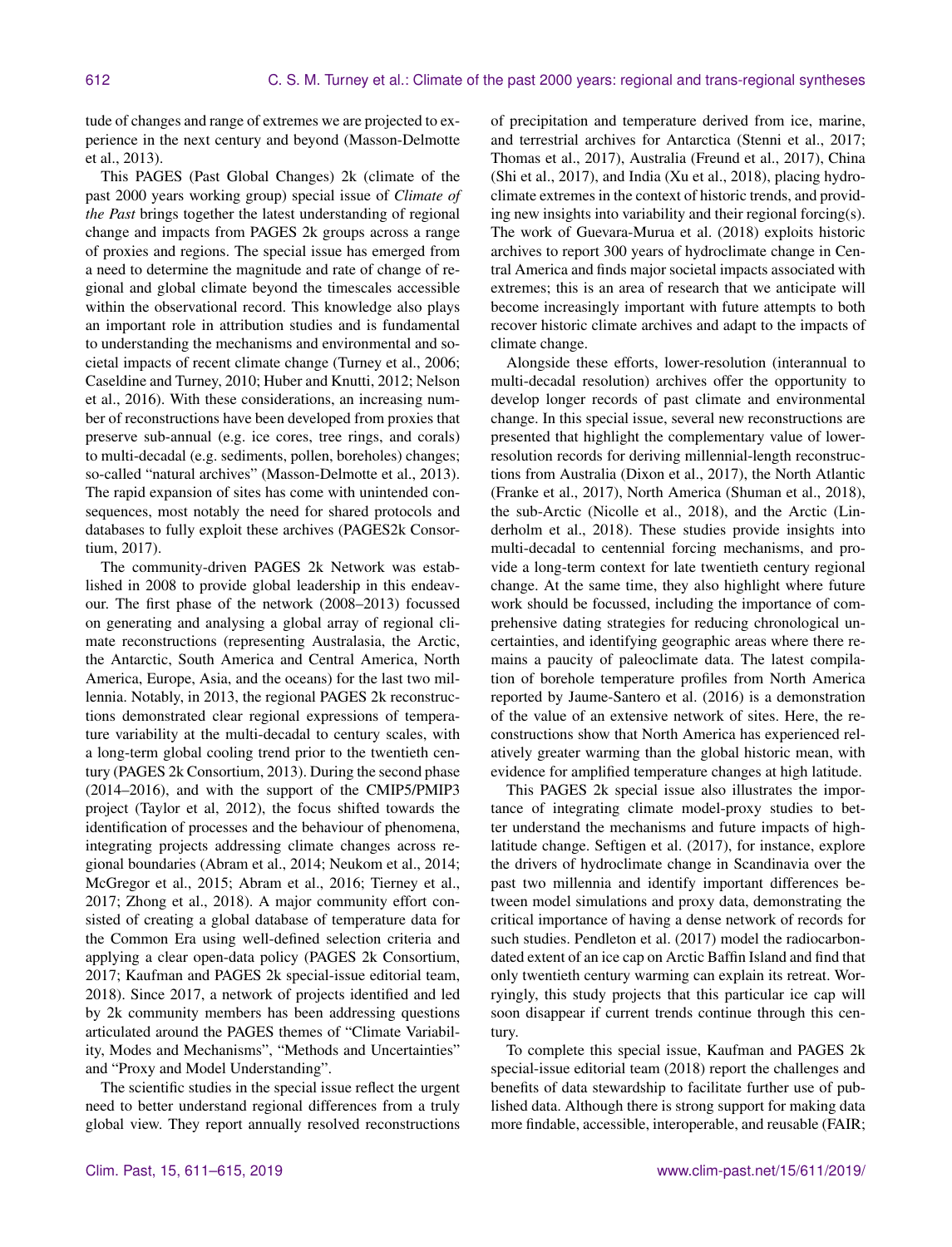Wilkinson et al., 2016), the vigorous discussion that accompanies this note illustrates some of the questions that may arise. Further work to identify, attribute, and make accessible the climate of the past 2000 years will support efforts to place the climate of the past two centuries in context, and provide a basis for assessment of the emergent effects of continued anthropogenic forcing of the climate over the forthcoming century and beyond.

**Data availability.** All papers in this special issue were reviewed by a data stewardship team to ensure they followed data availability practices consistent with the recommendations of Climate of the Past and of PAGES. For further details please see Kaufman et al. (2018).

**Author contributions.** CSMT wrote the paper with assistance from all other others. All authors were editors for the special issue.

**Competing interests.** The authors declare that they have no conflict of interest.

**Special issue statement.** This article is part of the special issue "Climate of the past 2000 years: regional and trans-regional syntheses". It is not associated with a conference.

**Acknowledgements.** We thank Keely Mills and Graciela Gil Romera for their helpful and considered advice.

**Review statement.** This paper was edited by Keely Mills and reviewed by Graciela Gil Romera.

## **References**

- Abram, N. J., Mulvaney, R., Vimeux, F., Phipps, S. J., Turner, J., and England, M. H.: Evolution of the Southern Annular Mode during the past millennium, Nat. Clim. Change, 4, 564–569, https://doi.org[/10.1038/nclimate2235,](https://doi.org/10.1038/nclimate2235) 2014.
- Abram, N. J., McGregor, H. V., Tierney, J. E., Evans, M. N., McKay, N. P., Kaufman, D. S., and the PAGES 2k Consortium: Early onset of industrial-era warming across the oceans and continents, Nature, 536, 411–418, https://doi.org[/10.1038/nature19082,](https://doi.org/10.1038/nature19082) 2016.
- Bronselaer, B., Zanna, L., Munday, D. R., and Lowe, J.: Southern Ocean carbon-wind stress feedback, Clim. Dynam., 51, 2743– 2757, https://doi.org[/10.1007/s00382-017-4041-y,](https://doi.org/10.1007/s00382-017-4041-y) 2018.
- Caseldine, C. J., and Turney, C.: The bigger picture: towards integrating palaeoclimate and environmental data with a history of societal change, J. Quaternary Sci., 25, 88–93, 2010.
- Comyn-Platt, E., Hayman, G., Huntingford, C., Chadburn, S. E., Burke, E. J., Harper, A. B., Collins, W. J., Webber, C. P., Powell, T., Cox, P. M., Gedney, N., and Sitch, S.: Car-

bon budgets for 1.5 and  $2^{\circ}$ C targets lowered by natural wetland and permafrost feedbacks, Nat. Geosci., 11, 568–573, https://doi.org[/10.1038/s41561-018-0174-9,](https://doi.org/10.1038/s41561-018-0174-9) 2018.

- Dixon, B. C., Tyler, J. J., Lorrey, A. M., Goodwin, I. D., Gergis, J., and Drysdale, R. N.: Low-resolution Australasian palaeoclimate records of the last 2000 years, Clim. Past, 13, 1403–1433, https://doi.org[/10.5194/cp-13-1403-2017,](https://doi.org/10.5194/cp-13-1403-2017) 2017.
- Franke, J. G., Werner, J. P., and Donner, R. V.: Reconstructing Late Holocene North Atlantic atmospheric circulation changes using functional paleoclimate networks, Clim. Past, 13, 1593–1608, https://doi.org[/10.5194/cp-13-1593-2017,](https://doi.org/10.5194/cp-13-1593-2017) 2017.
- Freund, M., Henley, B. J., Karoly, D. J., Allen, K. J., and Baker, P. J.: Multi-century cool- and warm-season rainfall reconstructions for Australia's major climatic regions, Clim. Past, 13, 1751–1770, https://doi.org[/10.5194/cp-13-1751-2017,](https://doi.org/10.5194/cp-13-1751-2017) 2017.
- Friedlingstein, P., Meinshausen, M., Arora, V. K., Jones, C. D., Anav, A., Liddicoat, S. K., and Knutti, R.: Uncertainties in CMIP5 climate projections due to carbon cycle feedbacks, J. Climate, 27, 511–526, https://doi.org[/10.1175/JCLI-D-12-00579.1,](https://doi.org/10.1175/JCLI-D-12-00579.1) 2013.
- Guevara-Murua, A., Williams, C. A., Hendy, E. J., and Imbach, P.: 300 years of hydrological records and societal responses to droughts and floods on the Pacific coast of Central America, Clim. Past, 14, 175–191, https://doi.org[/10.5194/cp-14-175-](https://doi.org/10.5194/cp-14-175-2018) [2018,](https://doi.org/10.5194/cp-14-175-2018) 2018.
- Hawkins, E., Ortega, P., Suckling, E., Schurer, A., Hegerl, G., Jones, P., Joshi, M., Osborn, T. J., Masson-Delmotte, V., Mignot, J., Thorne, P.. and van Oldenborgh, G. J.: Estimating Changes in Global Temperature since the Preindustrial Period, B. Am. Meteorol. Soc., 98, 1841–1856, 2017.
- Huber, M. and Knutti, R.: Anthropogenic and natural warming inferred from changes in Earth's energy balance, Nat. Geosci., 5, 31–36, 2012.
- IPCC: Climate Change 2013: The Physical Science Basis. Contribution of Working Group I to the Fifth Assessment Report of the Intergovernmental Panel on Climate Change, Cambridge University Press, Cambridge, UK and New York, NY, USA, 1535 pp., 2013.
- Jaume-Santero, F., Pickler, C., Beltrami, H., and Mareschal, J.-C.: North American regional climate reconstruction from ground surface temperature histories, Clim. Past, 12, 2181–2194, https://doi.org[/10.5194/cp-12-2181-2016,](https://doi.org/10.5194/cp-12-2181-2016) 2016.
- Kaufman, D. S. and PAGES 2k special-issue editorial team: Technical note: Open-paleo-data implementation pilot – the PAGES 2k special issue, Clim. Past, 14, 593–600, https://doi.org[/10.5194/cp-14-593-2018,](https://doi.org/10.5194/cp-14-593-2018) 2018.
- Lamb, H. H.: The early Medieval warm epoch and its sequel, Palaeogeogr. Palaeocl., 1, 13–37, 1965.
- Lamb, H. H.: Climate: Past, Present and Future, Methuen and Co Ltd, London, UK, 1977.
- Linderholm, H. W., Nicolle, M., Francus, P., Gajewski, K., Helama, S., Korhola, A., Solomina, O., Yu, Z., Zhang, P., D'Andrea, W. J., Debret, M., Divine, D. V., Gunnarson, B. E., Loader, N. J., Massei, N., Seftigen, K., Thomas, E. K., Werner, J., Andersson, S., Berntsson, A., Luoto, T. P., Nevalainen, L., Saarni, S., and Väliranta, M.: Arctic hydroclimate variability during the last 2000 years: current understanding and research challenges, Clim. Past, 14, 473–514, https://doi.org[/10.5194/cp-14-473-2018,](https://doi.org/10.5194/cp-14-473-2018) 2018.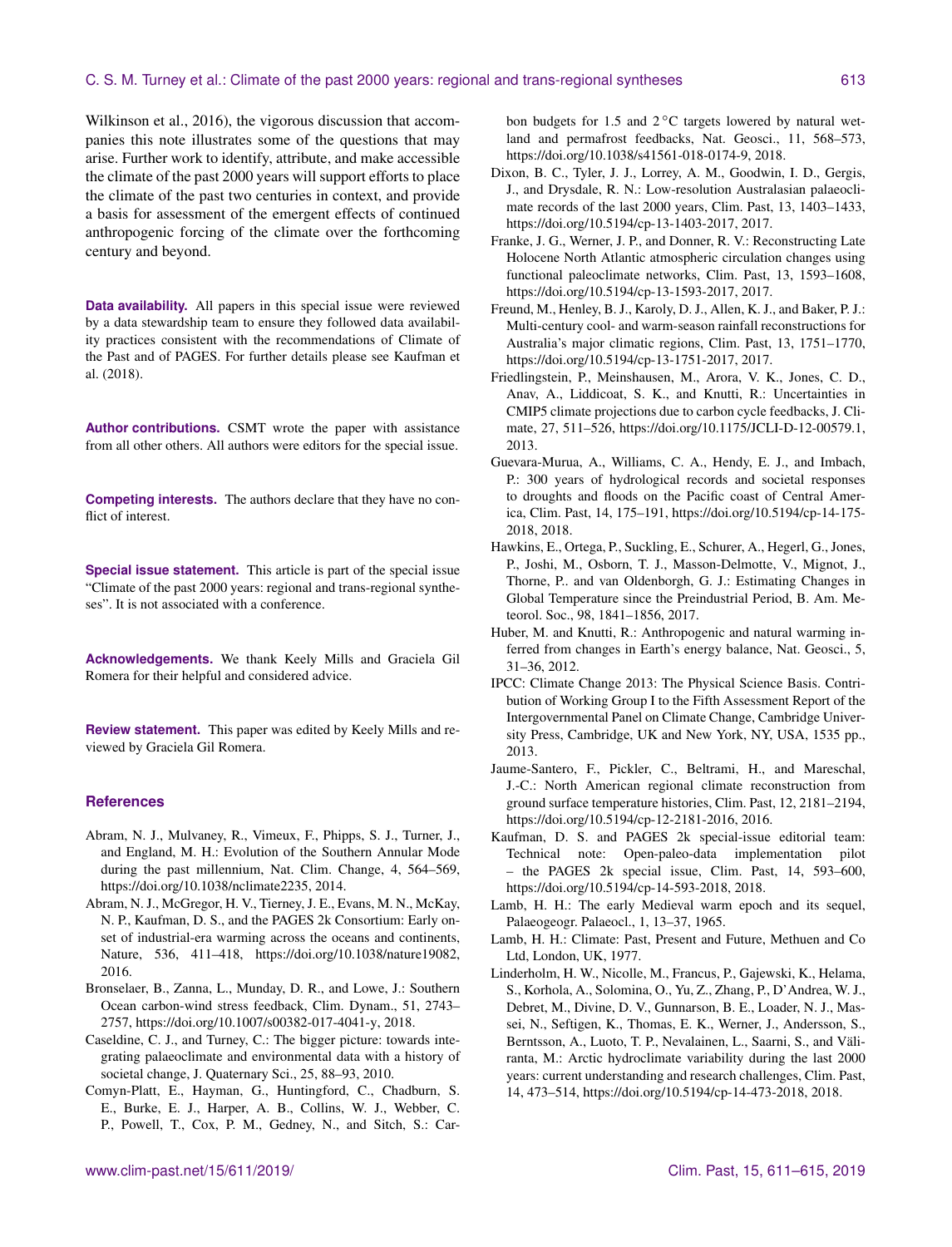- Masson-Delmotte, V., Schulz, M., Abe-Ouchi, A., Beer, J., Ganopolski, A., Gonzaìlez Rouco, J. F., Jansen, E., Lambeck, K., Luterbacher, J., Naish, T., Osborn, T., Otto-Bliesner, B., Quinn, T., Ramesh, R., Rojas, M., Shao, X., and Timmermann, A.: Information from paleoclimate archives, in: Climate Change 2013: The Physical Science Basis. Contribution of Working Group I to the Fifth Assessment Report of the Intergovernmental Panel on Climate Change, edited by: Stocker, T. F., Qin, D., Plattner, G.- K., Tignor, M., Allen, S. K., Boschung, J., Nauels, A., Xia, Y., Bex, V., and Midgley, P. M., Cambridge University Press, Cambridge, UK and New York, NY, USA, 383–464, 2013.
- McGregor, H. V., Evans, M. N., Goosse, H., Leduc, G., Martrat, B., Addison, J. A., Mortyn, P. G., Oppo, D. W., Seidenkrantz, M.-S., Sicre, M.-A., Phipps, S. J., Selvaraj, K., Thirumalai, K., Filipsson, H. L., and Ersek, V.: Robust global ocean cooling trend for the pre-industrial Common Era, Nat. Geosci., 8, 671–677, https://doi.org[/10.1038/ngeo2510,](https://doi.org/10.1038/ngeo2510) 2015.
- Nelson, M. C., Ingram, S. E., Dugmore, A. J., Streeter, R., Peeples, M. A., McGovern, T. H., Hegmon, M., Arneborg, J., Kintigh, K. W., Brewington, S., Spielmann, K. A., Simpson, I. A., Strawhacker, C., Comeau, L. E. L., Torvinen, A., Madsen, C. K., Hambrecht, G., and Smiarowski, K.: P. Natl. Acad. Sci. USA, 113, 298–303, https://doi.org[/10.1073/pnas.1506494113,](https://doi.org/10.1073/pnas.1506494113) 2016.
- Neukom, R., Gergis, J., Karoly, D. J., Wanner, H., Curran, M., Elbert, J., Gonzalez-Rouco, F., Linsley, B. K., Moy, A. D., Mundo, I., Raible, C. C., Steig, E. J., van Ommen, T., Vance, T., Villalba, R., Zinke, J., and Frank, D.: Inter-hemispheric temperature variability over the past millennium, Nature Clim. Change, 4, 362– 367, https://doi.org[/10.1038/nclimate2174,](https://doi.org/10.1038/nclimate2174) 2014.
- Nicolle, M., Debret, M., Massei, N., Colin, C., deVernal, A., Divine, D., Werner, J. P., Hormes, A., Korhola, A., and Linderholm, H. W.: Climate variability in the subarctic area for the last 2 millennia, Clim. Past, 14, 101–116, https://doi.org[/10.5194/cp-14-101-](https://doi.org/10.5194/cp-14-101-2018) [2018,](https://doi.org/10.5194/cp-14-101-2018) 2018.
- PAGES2k Consortium: A global multiproxy database for temperature reconstructions of the Common Era, Scientific Data, 4, 170088, https://doi.org[/10.1038/sdata.2017.88,](https://doi.org/10.1038/sdata.2017.88) 2017.
- PAGES 2k Consortium: Continental-scale temperature variability during the past two millennia, Nat. Geosci., 6, 339–346, https://doi.org[/10.1038/ngeo1797,](https://doi.org/10.1038/ngeo1797) 2013.
- Pendleton, S. L., Miller, G. H., Anderson, R. A., Crump, S. E., Zhong, Y., Jahn, A., and Geirsdottir, Á.: Episodic Neoglacial expansion and rapid 20th century retreat of a small ice cap on Baffin Island, Arctic Canada, and modeled temperature change, Clim. Past, 13, 1527–1537, https://doi.org[/10.5194/cp-13-1527-](https://doi.org/10.5194/cp-13-1527-2017) [2017,](https://doi.org/10.5194/cp-13-1527-2017) 2017.
- Randerson, J. T., Lindsay, K., Munoz, E., Fu, W., Moore, J. K., Hoffman, F. M., Mahowald, N. M., and Doney, S. C.: Multicentury changes in ocean and land contributions to the climatecarbon feedback, Global Biogeochem Cy., 29, 744–759, 2015.
- Rayner, N. A., Parker, D. E., Horton, E. B., Folland, C. K., Alexander, L. V., Rowell, D. P., Kent, E. C., and Kaplan, A.: Global analyses of sea surface temperature, sea ice, and night marine air temperature since the late nineteenth century, J. Geophys. Res.-Atmos., 108, 4407, https://doi.org[/10.1029/2002JD002670,](https://doi.org/10.1029/2002JD002670) 2003.
- Rohde, R., Muller, R., Jacobsen, R., Muller, E., and Perlmutter, S.: A New Estimate of the Average Earth Surface Land Temperature

Spanning 1753 to 2011, Geoinfor Geostat: An Overview 1 : 1, https://doi.org[/10.4172/2327-4581.1000101,](https://doi.org/10.4172/2327-4581.1000101) 2013.

- Seftigen, K., Goosse, H., Klein, F., and Chen, D.: Hydroclimate variability in Scandinavia over the last millennium – insights from a climate model–proxy data comparison, Clim. Past, 13, 1831–1850, https://doi.org[/10.5194/cp-13-1831-2017,](https://doi.org/10.5194/cp-13-1831-2017) 2017.
- Shi, F., Zhao, S., Guo, Z., Goosse, H., and Yin, Q.: Multiproxy reconstructions of May–September precipitation field in China over the past 500 years, Clim. Past, 13, 1919–1938, https://doi.org[/10.5194/cp-13-1919-2017,](https://doi.org/10.5194/cp-13-1919-2017) 2017.
- Shuman, B. N., Routson, C., McKay, N., Fritz, S., Kaufman, D., Kirby, M. E., Nolan, C., Pederson, G. T., and St-Jacques, J.- M.: Placing the Common Era in a Holocene context: millennial to centennial patterns and trends in the hydroclimate of North America over the past 2000 years, Clim. Past, 14, 665–686, https://doi.org[/10.5194/cp-14-665-2018,](https://doi.org/10.5194/cp-14-665-2018) 2018.
- Smith, T. M. and Reynolds, R. W.: A global merged land-air-sea surface temperature reconstruction based on historical observations (1880–1997), J. Climate, 18, 2021–2036, 2005.
- Steffen, W., Rockström, J., Richardson, K., Lenton, T. M., Folke, C., Liverman, D., Summerhayes, C. P., Barnosky, A. D., Cornell, S. E., Crucifix, M., Donges, J. F., Fetzer, I., Lade, S. J., Scheffer, M., Winkelmann, R., and Schellnhuber, H. J.: Trajectories of the Earth System in the Anthropocene, P. Natl. Acad. Sci. USA, 115, 8252–8259, https://doi.org[/10.1073/pnas.1810141115,](https://doi.org/10.1073/pnas.1810141115) 2018
- Stenni, B., Curran, M. A. J., Abram, N. J., Orsi, A., Goursaud, S., Masson-Delmotte, V., Neukom, R., Goosse, H., Divine, D., van Ommen, T., Steig, E. J., Dixon, D. A., Thomas, E. R., Bertler, N. A. N., Isaksson, E., Ekaykin, A., Werner, M., and Frezzotti, M.: Antarctic climate variability on regional and continental scales over the last 2000 years, Clim. Past, 13, 1609–1634, https://doi.org[/10.5194/cp-13-1609-2017,](https://doi.org/10.5194/cp-13-1609-2017) 2017.
- Thomas, E. R., van Wessem, J. M., Roberts, J., Isaksson, E., Schlosser, E., Fudge, T. J., Vallelonga, P., Medley, B., Lenaerts, J., Bertler, N., van den Broeke, M. R., Dixon, D. A., Frezzotti, M., Stenni, B., Curran, M., and Ekaykin, A. A.: Regional Antarctic snow accumulation over the past 1000 years, Clim. Past, 13, 1491–1513, https://doi.org[/10.5194/cp-13-1491-2017,](https://doi.org/10.5194/cp-13-1491-2017) 2017.
- Tierney, J. E., Abram, N. J., Anchukaitis, K. J., Evans, M. N., Giry, C., Kilbourne, K. H., Saenger, C. P., Wu, H. C., and Zinke, J. Tropical sea surface temperatures for the past four centuries reconstructed from coral archives, Paleoceanography and Paleoclimatology, 30, 226–252, 2015.
- Turney, C. S. M., Baillie, M., Palmer, J., and Brown, D.: Holocene climatic change and past Irish societal response, J. Archaeol. Sci., 33, 34–38, https://doi.org[/10.1016/j.jas.2005.05.014,](https://doi.org/10.1016/j.jas.2005.05.014) 2006.
- Wilkinson, M. D., Dumontier, M., Aalbersberg, I. J., Appleton, G., Axton, M., Baak, A., Blomberg, N., Boiten, J.-W., da Silva Santos, L. B., Bourne, P. E., Bouwman, J., Brookes, A. J., Clark, T., Crosas, M., Dillo, I., Dumon, O., Edmunds, S., Evelo, C. T., Finkers, R., Gonzalez-Beltran, A., Gray, A. J. G., Groth, P., Goble, C., Grethe, J. S., Heringa, J., 't Hoen, P. A. C., Hooft, R., Kuhn, T., Kok, R., Kok, J., Lusher, S. J., Martone, M. E., Mons, A., Packer, A. L., Persson, B., Rocca-Serra, P., Roos, M., van Schaik, R., Sansone, S.-A., Schultes, E., Sengstag, T., Slater, T., Strawn, G., Swertz, M. A., Thompson, M., van der Lei, J., van Mulligen, E., Velterop, J., Waagmeester, A., Wittenburg, P., Wolstencroft, K., Zhao, J., and Mons, B.: The FAIR Guiding Prin-